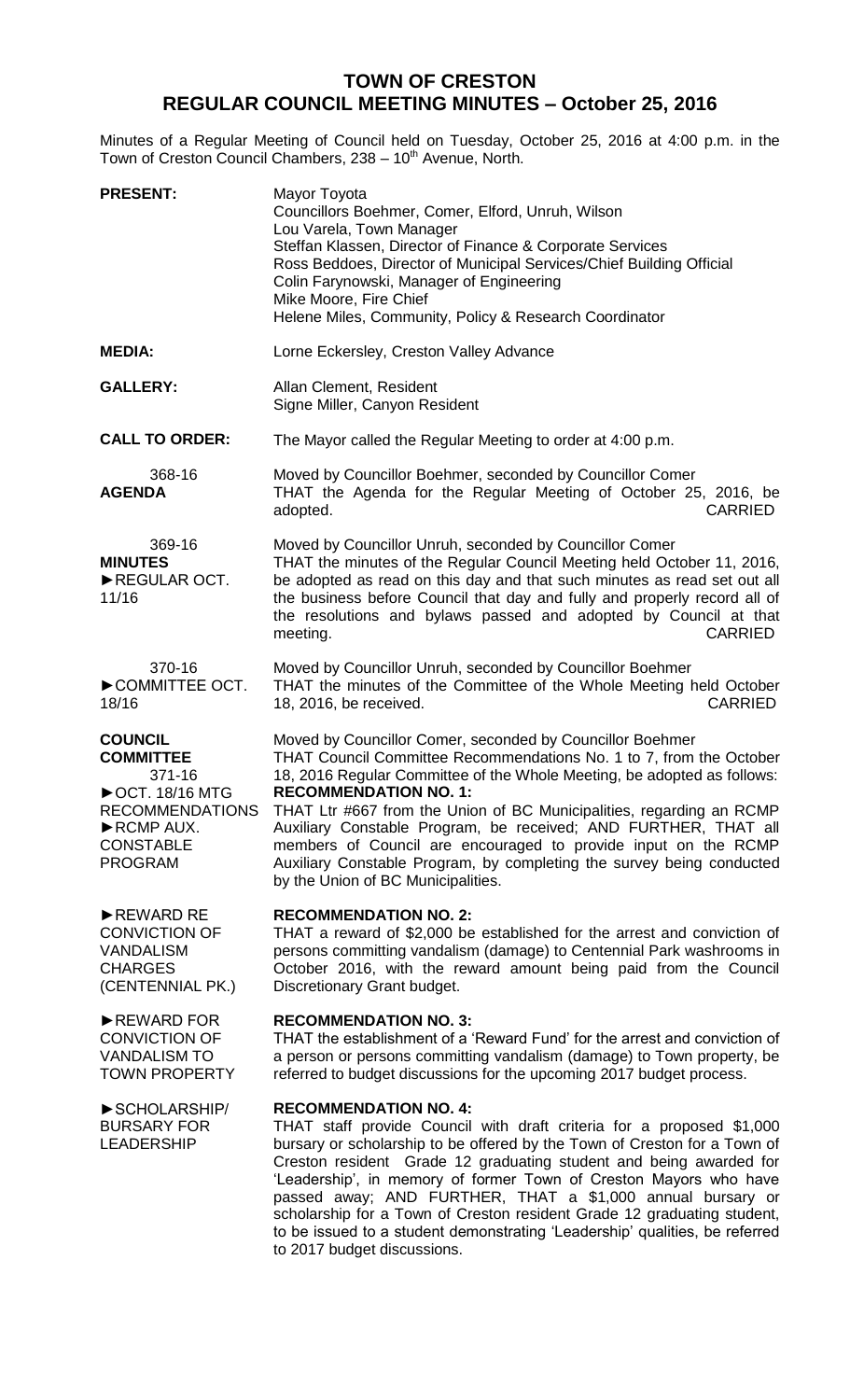| GREEN BURIALS                                                     | <b>RECOMMENDATION NO. 5:</b><br>THAT Ltr #679 from Lori Eyben, requesting that green burials be<br>accommodated in Forest Lawn Cemetery, be referred to the Cemetery<br>Select Committee for consideration and recommendation.                                                                                                                                                                                                                                                                                                                                                                                                                                                                                                                                                                                                                                                                                                         |
|-------------------------------------------------------------------|----------------------------------------------------------------------------------------------------------------------------------------------------------------------------------------------------------------------------------------------------------------------------------------------------------------------------------------------------------------------------------------------------------------------------------------------------------------------------------------------------------------------------------------------------------------------------------------------------------------------------------------------------------------------------------------------------------------------------------------------------------------------------------------------------------------------------------------------------------------------------------------------------------------------------------------|
| DBC TOURISM<br><b>MARKETING</b><br><b>COMMITTEE</b>               | <b>RECOMMENDATION NO. 6:</b><br>THAT Ltr #678 from Destination BC, being a call for applications on the<br>Destination BC Tourism Marketing Committee, be received; AND<br>FURTHER, THAT Council supports Mayor Toyota submitting his<br>application for membership on the Destination BC Tourism Marketing<br>Committee.                                                                                                                                                                                                                                                                                                                                                                                                                                                                                                                                                                                                              |
| INTERIOR HEALTH                                                   | <b>RECOMMENDATION NO. 7:</b><br>THAT Ltr #680 from Interior Health, regarding an invitation to meet with the<br>Interior Health group, be received; AND FURTHER, THAT all members of<br>Council are encouraged to accept the invitation to meet with the Interior<br>Health group at the Creston Valley Hospital in Creston, on Tuesday,<br><b>CARRIED</b><br>November 8, 2016 at 10:00 a.m.                                                                                                                                                                                                                                                                                                                                                                                                                                                                                                                                           |
| 372-16<br>$DVP$ #02/16 (1340 -<br>$1ST$ AVE. NW)                  | Development Variance Permit DVP #02/16 Hearing:<br>The Town of Creston has received an application for a<br>a)<br>Development Variance Permit from AI Brent Cherowka (the owner) to vary<br>Zoning Bylaw No. 1123, Zone R-5, Rural Residential, Section 2.3.i)<br>Minimum Setbacks, "Principal and Accessory Buildings, rear lot line<br>setback of 7.6 metres" to "Principal and Accessory Buildings, rear lot line<br>setback of 0.0 metres", subject to all legal requirements, to allow for the<br>construction of a workshop addition within the setback area, on the<br>property legally described Lot 2, District Lot 892, Kootenay District, Plan<br>NEP23427, except Plan NEP80334, located at $1340 - 1$ <sup>st</sup> Avenue<br>Northwest.<br>23 Notices were mailed on Thursday, October 14, 2016.<br>b)<br>No written or verbal submissions were received by staff<br>c)<br>There were no comments from the public.<br>d) |
|                                                                   | Moved by Councillor Elford, seconded by Councillor Boehmer<br>THAT Council authorizes issuance of Development Variance Permit DVP<br>#02/16 to Al Brent Cherowka (the owner) to vary Zoning Bylaw No. 1123,<br>Zone R-5, Rural Residential, Section 2.3.i) Minimum Setbacks, "Principal<br>and Accessory Buildings, rear lot line setback of 7.6 metres" to "Principal<br>and Accessory Buildings, rear lot line setback of 0.0 metres", subject to all<br>legal requirements, to allow for the construction of a workshop addition<br>within the setback area, on the property legally described Lot 2, District Lot<br>892, Kootenay District, Plan NEP23427, except Plan NEP80334, located<br>at $1340 - 1$ <sup>st</sup> Avenue Northwest.; AND FURTHER, THAT Administration is<br>directed to process the said Permit.<br><b>CARRIED</b>                                                                                          |
| 373-16<br>CV FARMERS'                                             | Councillor Comer refrained from voting on the following motion, as she<br>made the request to Council on behalf of the CV Farmers' Market.                                                                                                                                                                                                                                                                                                                                                                                                                                                                                                                                                                                                                                                                                                                                                                                             |
| <b>MARKET</b>                                                     | Moved by Councillor Boehmer, seconded by Councillor Wilson<br>THAT Ltr #683 from the Creston Valley Farmers' Market, regarding use of<br>Town property on April 15, 2017, be received; AND FURTHER, THAT<br>Council approves the issuance of a Licence of Occupation to the Creston<br>Valley Farmers' Market, for Town property situated at 115 and 111<br>Northwest Boulevard and legally described as Lot 2, Plan NEP87969 and<br>Lot B, Plan 15256, District Lot 525, Kootenay District, for one day, April 15,<br>2017, for the purposes of hosting a Farmers' Market on that site.<br><b>CARRIED</b>                                                                                                                                                                                                                                                                                                                             |
| 374-16<br>▶ RAILWAY BLVD.<br><b>SIDEWALK</b>                      | Moved by Councillor Wilson, seconded by Councillor Unruh<br>THAT Ltr #674 from Ed and Audrey Vondracek, and Ltr #670 from Ray<br>Speiss, requesting the new sidewalk along Railway Blvd. be dedicated to<br>former Councillor Joe Snopek, be referred to staff for a report on additional<br><b>CARRIED</b><br>information with respect to existing policies, etc.                                                                                                                                                                                                                                                                                                                                                                                                                                                                                                                                                                     |
| 375-16<br>FOREST<br><b>STEWARDSHIP</b><br><b>COUNCIL (CANFOR)</b> | Moved by Councillor Boehmer, seconded by Councillor Comer<br>THAT Ltr #643 from Canfor Forest Products Ltd., regarding its public forest<br>planning process, be received; AND FURTHER, THAT staff forward<br>comments from the Creston Valley Forest Corporation on Canfor's Forest<br>Stewardship Council Certification and Public Participation strategy, to<br>Canadian Forest Products Ltd. (Canfor).<br>CARRIED                                                                                                                                                                                                                                                                                                                                                                                                                                                                                                                  |